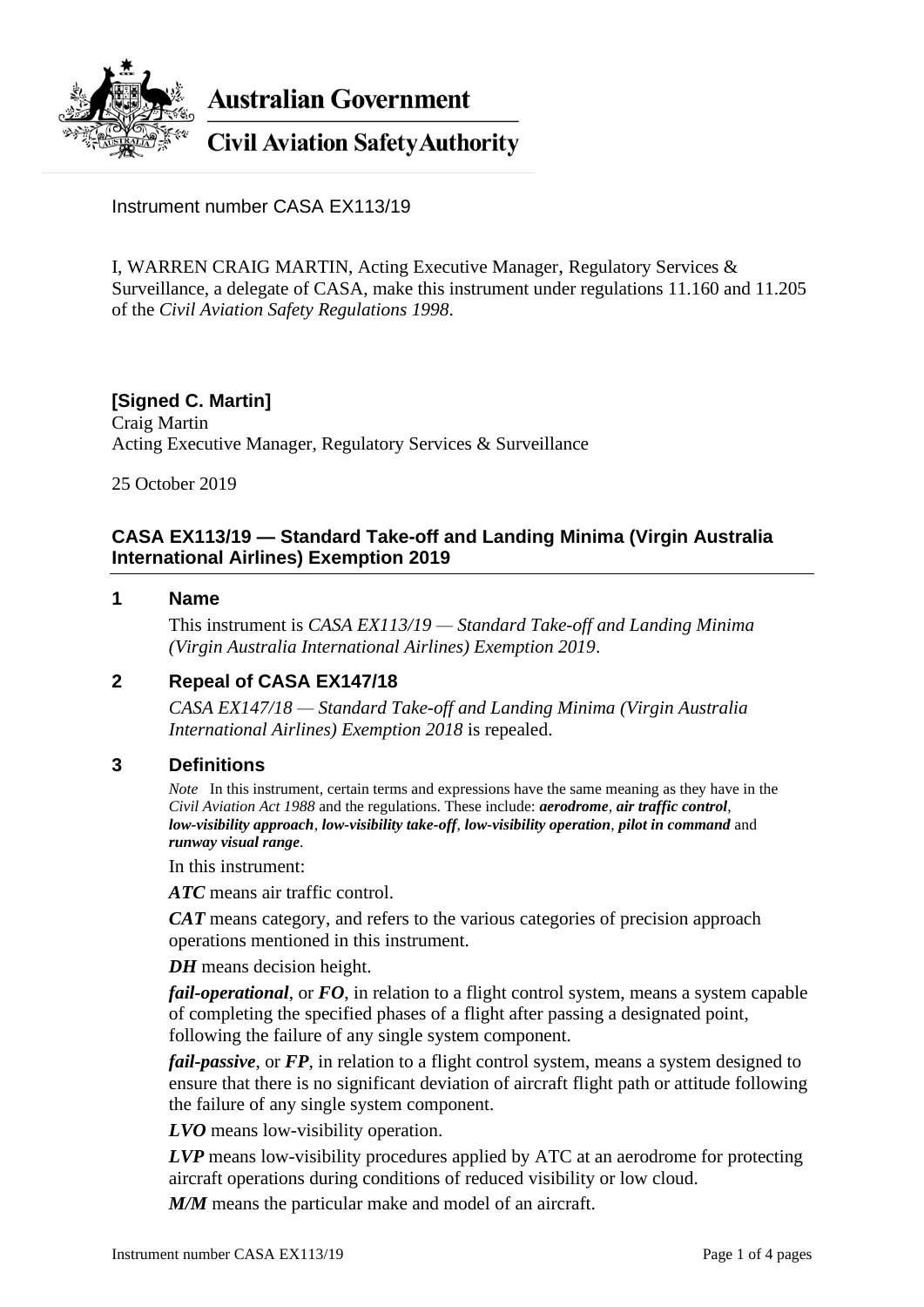*RVR* means runway visual range.

*SA Category I*, or *SA CAT I*, has the same meaning as in the Manual of Standards (MOS) — Part 139 Aerodromes.

*SA Category II*, or *SA CAT II*, has the same meaning as in the Manual of Standards (MOS) — Part 139 Aerodromes.

# **4 Application**

This instrument applies in relation to Virgin Australia International Airlines Pty Ltd (the *exempted operator*), ARN 768593, if:

- (a) the exempted operator conducts a flight to or from an aerodrome in any of the following kinds of aircraft (the *aircraft*): A330-200; B777-300ER; B737-700; B737-800; and
- (b) ATC at the aerodrome has informed the pilot in command of the aircraft that LVP are in force.

### **5 Exemptions**

- (1) The exempted operator is exempt from compliance with subregulations 257 (3) and 257 (4) of CAR in relation to the flight.
- (2) The pilot in command of the aircraft is exempt from compliance with subregulations 257 (3) and 257 (4) of CAR in relation to the flight.

### **6 Conditions**

- (1) It is a condition of the exemption in subsection 5 (1) that the exempted operator ensures compliance with the requirements mentioned in subsection (3) and in Schedule 3.
- (2) It is a condition of the exemption in subsection 5 (2) that the pilot in command of the aircraft ensures compliance with the requirements mentioned in subsection (3).
- (3) The requirements are:
	- (a) the aircraft must comply with the meteorological minima for LVO and associated requirements set out in Schedule 1; and
	- (b) the requirements for LVO mentioned in Schedule 2.

### **7 Repeal of this instrument**

This instrument is repealed at the end of 30 September 2022.

### **Schedule 1 Operating minima for LVO**

#### **Low-visibility take-off minima**

1 An aircraft of a kind mentioned in column 1 of Table 1 must not conduct a low-visibility take-off from the aerodrome if the reported RVR for the take-off is less than the meteorological minimum mentioned in column 2 of the Table.

| Table 1: Low-visibility take-off minima |  |
|-----------------------------------------|--|
|-----------------------------------------|--|

| <b>Item</b> | <b>Aircraft M/M</b><br>$\text{(column 1)}$ | <b>Meteorological minimum</b><br>$\alpha$ (column 2) |
|-------------|--------------------------------------------|------------------------------------------------------|
|             | <b>B777-300ER</b>                          | $150 \text{ m}$                                      |
|             | A330-200; B737-700; B737-800               | $125 \text{ m}$                                      |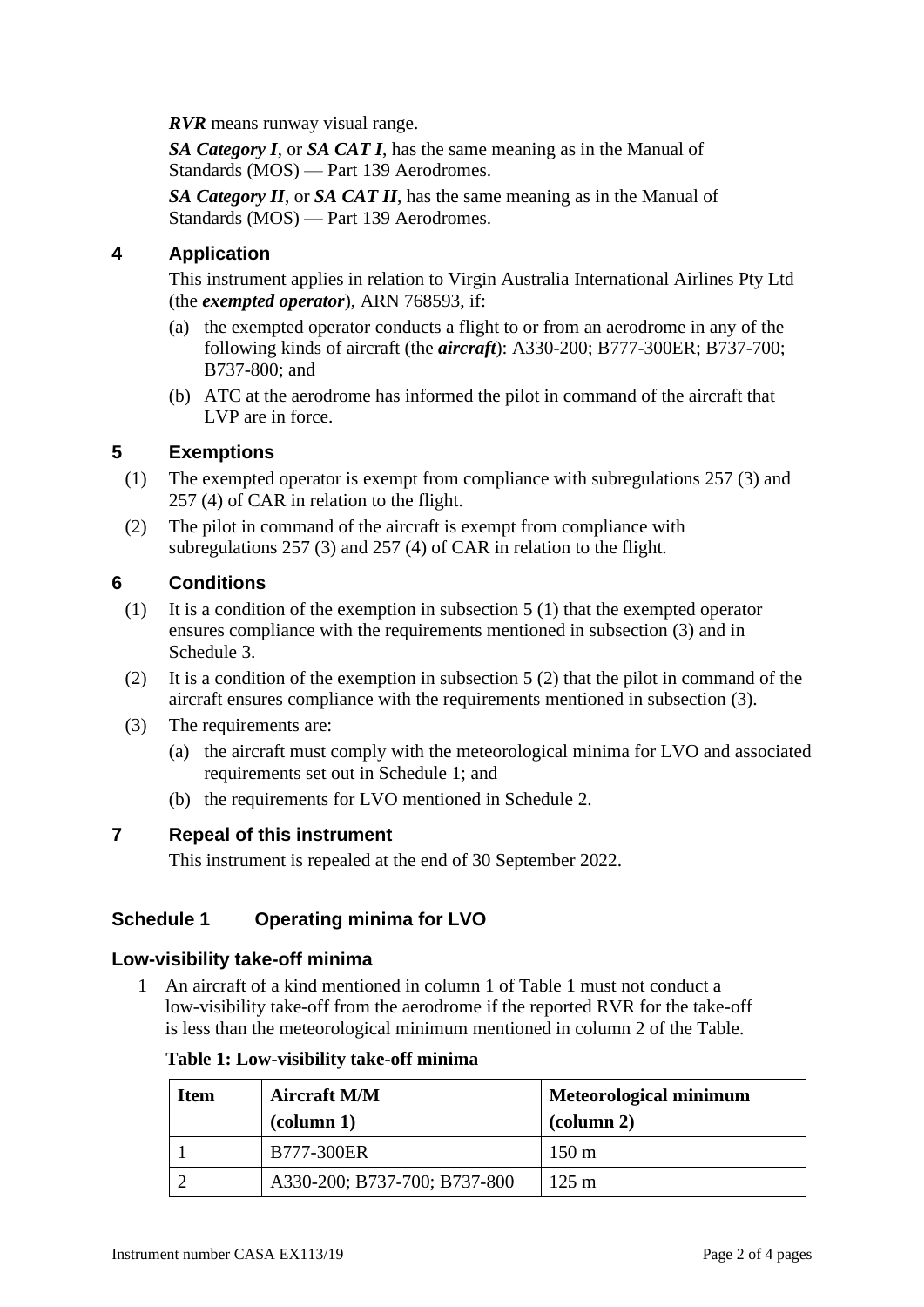# **Low-visibility approach minima**

- 2 An aircraft of a kind mentioned in column 1 of Table 2, when conducting a low-visibility approach operation mentioned in column 2 of the Table for the purpose of landing the aircraft:
	- (a) has the RVR meteorological minimum mentioned in column 3 of the Table for the low-visibility approach operation; and
	- (b) must apply the DH mentioned in column 4 of the Table for the low-visibility approach operation.

| <b>Item</b>    | <b>Aircraft M/M</b><br>$\left(\text{column } 1\right)$ | Low-visibility<br>approach<br>operation<br>$\left(\text{column } 2\right)$ | <b>RVR</b><br>minimum<br>$\left(\text{column }3\right)$ | <b>DH</b><br>$\text{(column 4)}$ |
|----------------|--------------------------------------------------------|----------------------------------------------------------------------------|---------------------------------------------------------|----------------------------------|
| 1              | B737-700                                               | <b>CAT II</b>                                                              | $300 \text{ m}$                                         | $100$ ft                         |
| $\overline{2}$ | <b>B737-800 with FP</b><br>flight control system       | <b>SA CAT I</b>                                                            | 450 m                                                   | $150$ ft                         |
|                |                                                        | <b>CAT II</b>                                                              | $300 \text{ m}$                                         | $100$ ft                         |
| 3              | B737-800 with FO<br>flight control system;<br>A330-200 | <b>SA CAT I</b>                                                            | 450 m                                                   | $150$ ft                         |
|                |                                                        | <b>CAT II</b>                                                              | 300 m                                                   | $100$ ft                         |
|                |                                                        | <b>SA CAT II</b>                                                           | 350 m                                                   | $100$ ft                         |
|                |                                                        | <b>CAT IIIA</b>                                                            | $175 \text{ m}$                                         | $50$ ft                          |
|                |                                                        | <b>CAT IIIB</b>                                                            | 75 m                                                    | No DH                            |
| $\overline{4}$ | <b>B777-300ER</b>                                      | <b>SA CAT I</b>                                                            | 450 m                                                   | $150$ ft                         |
|                |                                                        | <b>CAT II</b>                                                              | $300 \text{ m}$                                         | $100$ ft                         |
|                |                                                        | <b>SA CAT II</b>                                                           | $400 \text{ m}$                                         | $100$ ft                         |
|                |                                                        | <b>CAT IIIA</b>                                                            | $175 \text{ m}$                                         | $50$ ft                          |
|                |                                                        | <b>CAT IIIB</b>                                                            | 75 m                                                    | No DH                            |

#### **Table 2: Approach minima and requirements**

### **Schedule 2 Requirements for LVO**

#### **Operating minimum and procedures**

- 1 If a flight of the kind mentioned in section 4 is conducted in a foreign country, the requirements for LVO for the flight are the most restrictive of the following:
	- (a) the requirements for LVO, for the flight, under the civil aviation legislation;
	- (b) the requirements for LVO, for the flight, of the foreign country.

### **Approach ban**

- 2 For landings, the following approach ban rules apply:
	- (a) when making an approach, the aircraft must not continue beyond 1 000 ft above aerodrome elevation if a controlling zone RVR is reported by ATC as continually less than the specified minimum for the landing;
	- (b) if, after passing 1 000 ft above aerodrome elevation, a controlling zone RVR is reported by ATC as falling below the specified minimum, the approach may be continued to the minimum.